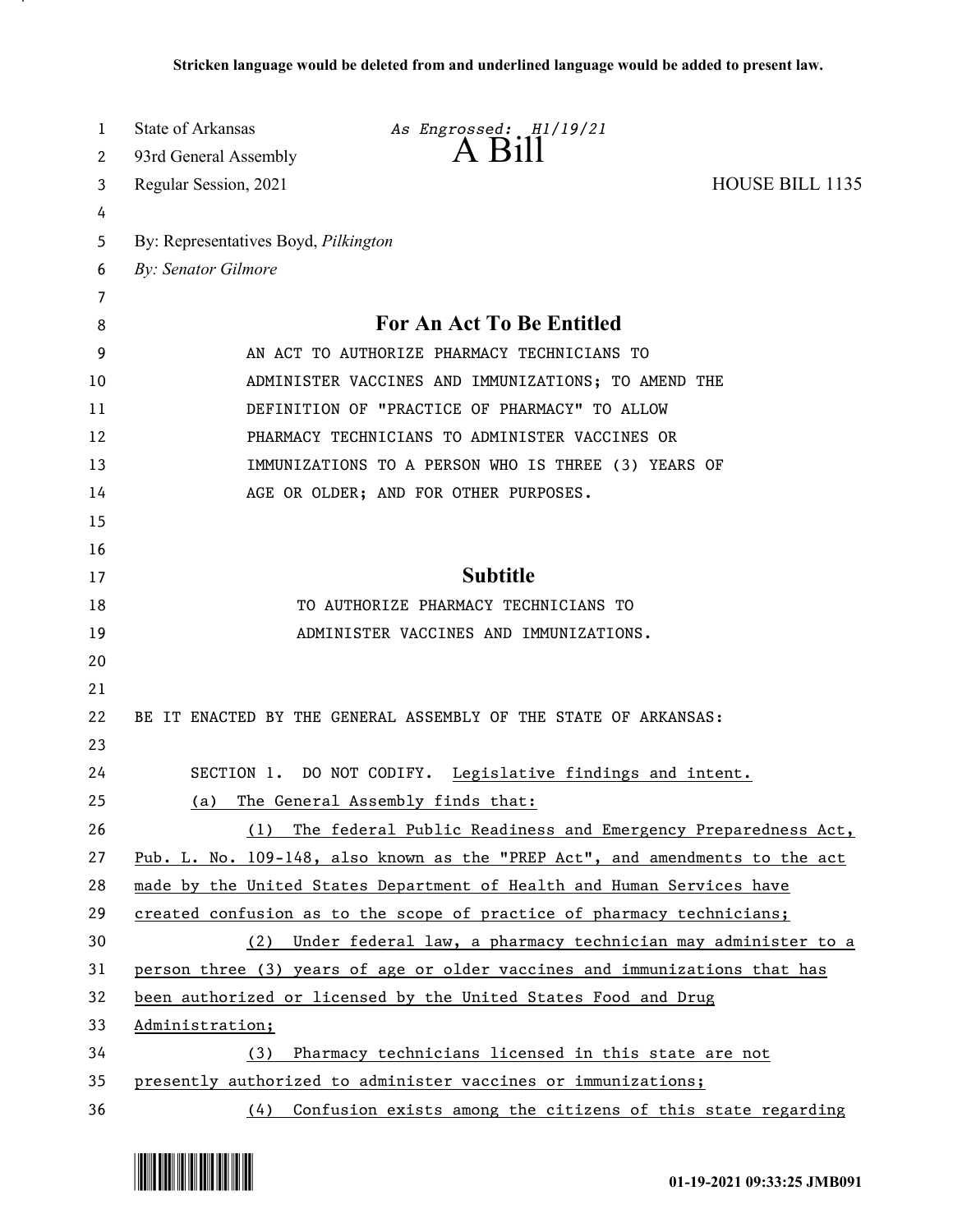whether a pharmacy technician can administer a vaccine or immunization; and (5) It is in the best interest of the citizens of this state to ensure that the scope of practice of pharmacy technicians is not more restrictive than the scope of practice of pharmacy technicians permitted under federal law. (b) It is the intent of the General Assembly to authorize pharmacy technicians licensed in this state to administer vaccines and immunizations to or for a person three (3) years of age or older. SECTION 2. Arkansas Code § 17-92-101(17)(C), concerning the definition of "practice of pharmacy" relating to pharmacists and pharmacies, is amended to read as follows: (C)(i) The Arkansas State Board of Pharmacy may permit pharmacy technicians other than pharmacists or interns to perform some or all of those functions described in Arkansas State Board of Pharmacy rules under 16 the direct, personal supervision of a licensed pharmacist pursuant to under rules defining the minimum qualifications of such employees, the ratio of pharmacy technicians to supervising pharmacists, and the scope of the duties, practices, and procedures that the Arkansas State Board of Pharmacy determines will promote the delivery of competent, professional 21 pharmaceutical services and promote the public health and welfare. Nothing in this chapter shall be construed as allowing pharmacy technicians to administer medications. (ii) A pharmacy technician may administer vaccines and immunizations to a person three (3) years of age or older if delegated to do so by a supervising pharmacist, but may not administer other medications. (iii) The conduct of a pharmacy technician is the responsibility of the pharmacist-in-charge and supervising pharmacist of the pharmacy who shall not permit the employee to perform any act, task, or function that involves the exercise of independent judgment by the employee. 31 (iv) Pharmacy products prepared by pharmacy technicians shall be verified for accuracy by the supervising pharmacist before release for patient use, and the verification shall be documented.  $\leftarrow$   $\leftarrow$   $\leftarrow$   $\leftarrow$   $\leftarrow$   $\leftarrow$   $\leftarrow$   $\leftarrow$   $\leftarrow$   $\leftarrow$   $\leftarrow$   $\leftarrow$   $\leftarrow$   $\leftarrow$   $\leftarrow$   $\leftarrow$   $\leftarrow$   $\leftarrow$   $\leftarrow$   $\leftarrow$   $\leftarrow$   $\leftarrow$   $\leftarrow$   $\leftarrow$   $\leftarrow$   $\leftarrow$   $\leftarrow$   $\leftarrow$   $\leftarrow$   $\leftarrow$   $\leftarrow$   $\leftarrow$   $\leftarrow$   $\leftarrow$   $\leftarrow$   $\leftarrow$   $\$  not authorized by this chapter or rules promulgated hereunder shall be unprofessional conduct by the pharmacist-in-charge and the supervising

01-19-2021 09:33:25 JMB091